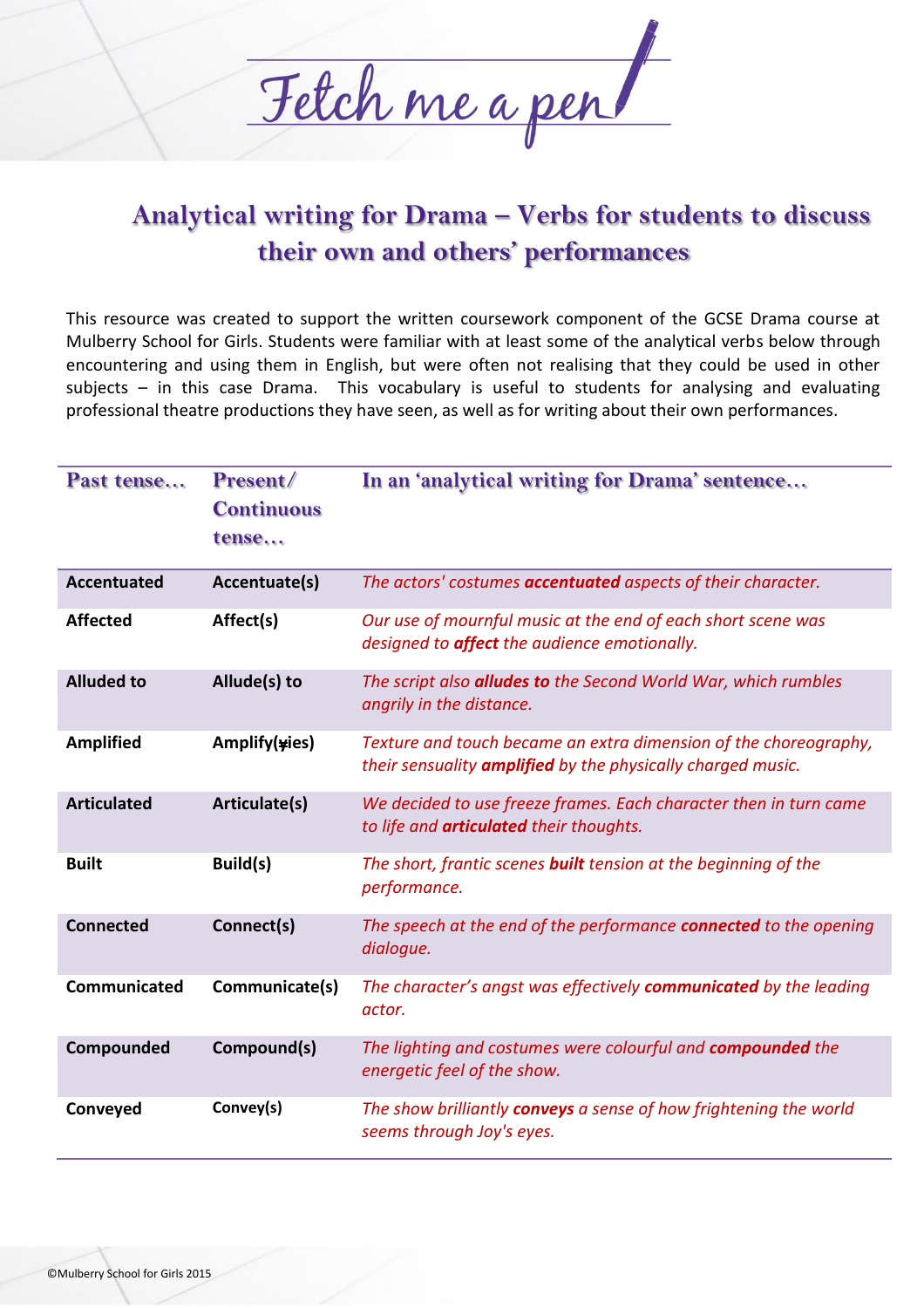

| <b>Created</b>      | Create(s)           | Our opening scene eerily creates an atmosphere of suffocation.                                                                                                                                                        |
|---------------------|---------------------|-----------------------------------------------------------------------------------------------------------------------------------------------------------------------------------------------------------------------|
| <b>Deepened</b>     | Deepen(s)           | The richness of the adaptation was <b>deepened</b> as scenes<br>simultaneously twisted and looped between time frames.                                                                                                |
| <b>Depicted</b>     | Depict(s)           | We wanted to <b>depict</b> the complexity of the relationship between a<br>mother and a daughter.                                                                                                                     |
| <b>Demonstrated</b> | Demonstrate(s)      | The performers demonstrated remarkable versatility.                                                                                                                                                                   |
| <b>Displayed</b>    | Display(s)          | In this scene, we tried to <b>display</b> the political turmoil of the time our<br>piece was set in.                                                                                                                  |
| <b>Echoed</b>       | Echo(es)            | The recurrent screeching of the England-bound train was echoed by<br>the deeply unsettling sound of the Ratcatcher's pipe.                                                                                            |
| <b>Elicited</b>     | Elicit(s)           | The character's evil nature elicited jeers and boos from the audience.                                                                                                                                                |
| <b>Embodied</b>     | Embody(yies)        | Blanche and Stanley are <b>embodiments</b> of two very contrasting<br>viewpoints of life.                                                                                                                             |
| <b>Emphasised</b>   | <b>Emphasise(s)</b> | His tortured mental state was <b>emphasised</b> by clever use of scenery.                                                                                                                                             |
| Encapsulated        | Encapsulate(s)      | We wanted every facial expression to encapsulate the hardship of<br>this character's life.                                                                                                                            |
| <b>Encouraged</b>   | Encourage(s)        | The audience was <b>encouraged</b> to confront their own attitudes and<br>prejudices throughout the performance.                                                                                                      |
| <b>Establishes</b>  | Establish(es)       | We wanted to establish the fact that the characters all have a secret<br>of some kind early on in the piece.                                                                                                          |
| <b>Evoked</b>       | Evoke(s)            | The show powerfully evoked the horror and waste of the First World<br>War.                                                                                                                                            |
| <b>Exaggerated</b>  | Exaggerate(s)       | Like the entire show itself, this scene started off with <b>exaggerated</b><br>movements that fluidly quicken to a chaotic dance.                                                                                     |
| <b>Examined</b>     | Examine(s)          | Our piece examines the nature of childhood and memory.                                                                                                                                                                |
| <b>Exemplified</b>  | Exemplify(yies)     | The play's point is that we live in an age in which we are bombarded<br>by information, and the play exemplifies this by requiring the<br>audience to get to grips with such a vast array of characters and<br>ideas. |
| <b>Exhibited</b>    | Exhibit(s)          | This particular performance exhibited the anger and discontent of<br>the era in which the play is set.                                                                                                                |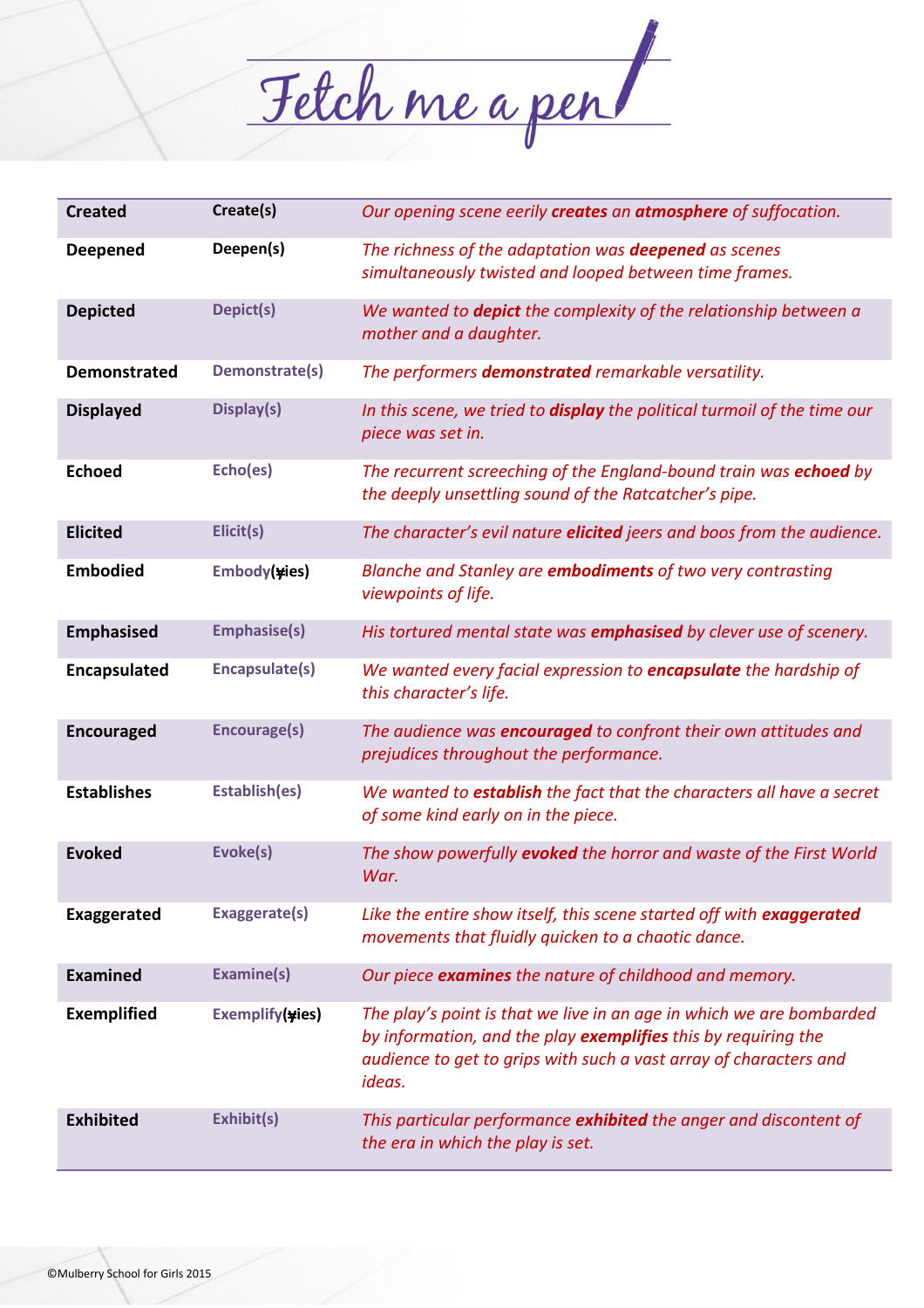

| <b>Explained</b>   | Explain(s)         | Monologues and cross-cutting helped explain the complexity of our<br>characters' lives and thoughts.                                                |
|--------------------|--------------------|-----------------------------------------------------------------------------------------------------------------------------------------------------|
| <b>Explored</b>    | <b>Explore(s)</b>  | We wanted to explore the theme of persecution by looking at the<br>lives of people from very different social backgrounds.                          |
| <b>Exposed</b>     | Expose(s)          | The performance exposed the tensions that underpin families.                                                                                        |
| <b>Expressed</b>   | <b>Express(es)</b> | Strobe lighting helped express chaos and confusion.                                                                                                 |
| <b>Forced</b>      | Force(s)           | The audience is <b>forced</b> to consider the moral complications in making<br>such a difficult decision.                                           |
| Foregrounded       | Foreground(s)      | The stage set <b>foregrounded</b> the theme of conflict before the play<br>had even begun.                                                          |
| Foreshadowed       | Foreshadow(s)      | The opening sequence immediately grabbed the audience's attention<br>and <b>foreshadowed</b> the spectacular and nightmarish nature of the<br>show. |
| <b>Formed</b>      | Form(s)            | We positioned ourselves in a way that allowed the audience to form<br>a perception of the dynamics in this family.                                  |
| Highlighted        | Highlight(s)       | We highlighted this nervous tension by including prolonged silences,<br>slow movements and eye contact between these two characters.                |
| Heightened         | Heighten(s)        | The in the round setting of the New Vic heightened this sense of<br>claustrophobia.                                                                 |
| <b>Hinted</b>      | Hint(s)            | Through this character's narration, we <b>hinted</b> at what happens in<br>the climax of the piece.                                                 |
| <b>Impacted</b>    | Impact(s)          | This particular sequence <b>impacted</b> greatly on the audience.                                                                                   |
| <b>Implied</b>     | Imply(yies)        | The staging of the tenement windows was inspired, and the sense of<br>alienation that came with the high-rise flats was subtly <i>implied</i> .     |
| <b>Indicated</b>   | Indicate(s)        | Appreciative laughter from the audience indicated that this was a<br>situation familiar to many people.                                             |
| Invited            | Invite(s)          | We wanted to <i>invite</i> our audience to empathise with the leading<br>character.                                                                 |
| <b>Intensified</b> | Intensify(yies)    | The harsh, white lighting served to <i>intensify</i> the bleakness of the<br>events, but became tiring to watch after a while.                      |
| <b>Introduced</b>  | Introduce(s)       | Later on, we were <b>introduced</b> to this character's nemesis, and were<br>given an insight into their troubling relationship.                    |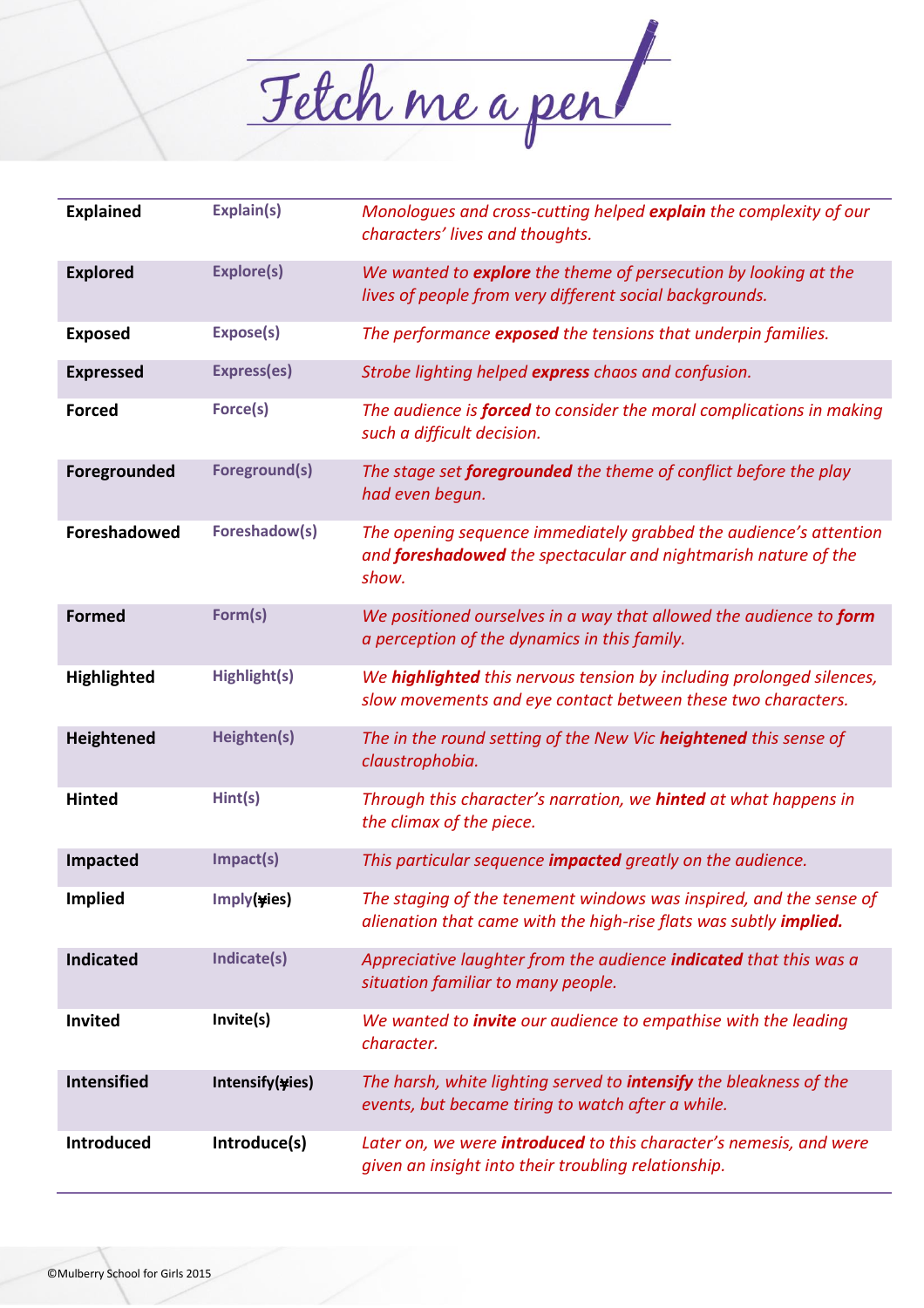

| Juxtaposed         | Juxtapose(s)        | Oh What a Lovely War juxtaposed jolly, vaudevillian routines with<br>stark projections of life in the trenches.                 |
|--------------------|---------------------|---------------------------------------------------------------------------------------------------------------------------------|
| <b>Manifested</b>  | Manifest(s)         | Lucky's monologue in Act I appears as a manifestation of a stream<br>of repressed thoughts and emotions.                        |
| <b>Narrated</b>    | Narrate(s)          | Like the character who narrated this story, the audience watched<br>with horrified curiosity.                                   |
| <b>Perceived</b>   | Perceive(s)         | By examining what isn't said, the audience were able to <b>perceive</b> the<br>underlying tension between these two characters. |
| <b>Personified</b> | Personify(yies)     | The leading character was youthful loneliness and teenage angst<br>personified.                                                 |
| <b>Pervaded</b>    | Pervade(s)          | A sense of gloom, created through sombre music and ghostly sound<br>effects, <b>pervaded</b> the entire production.             |
| Portrayed          | Portray(s)          | We wanted to <b>portray</b> the difficulties of change in a convincing way.                                                     |
| Presented          | Present(s)          | The audience was immediately <b>presented</b> with the central dilemma<br>of the drama.                                         |
| Promoted           | Promote(s)          | The message at the heart of our piece <b>promotes</b> acceptance and<br>understanding over hostility and judgement.             |
| <b>Reinforced</b>  | <b>Reinforce(s)</b> | The final scenes reinforced the play's major concern $-$ that money<br>and power can corrupt even good people.                  |
| Represented        | Represent(s)        | The huge pillars that flanked the stage represented wealth, power<br>and authority.                                             |
| <b>Resonated</b>   | Resonate(s)         | This particular issue resonated with me personally, and this is why<br>my group decided to explore it in our own piece.         |
| <b>Revealed</b>    | Reveal(s)           | We decided to only reveal this part of the character's back story<br>towards the end of the piece.                              |
| <b>Showed</b>      | Show(s)             | The play showed its audience that appearances can be inaccurate or<br>even deceptive.                                           |
| <b>Signified</b>   | Signify(yies)       | We used costume to signify various aspects of the characters<br>wearing them.                                                   |
| Symbolised         | Symbolise(s)        | The modern world was <b>symbolised</b> by carefully chosen props - a<br>mobile phone and lap-top computer.                      |
| <b>Subverted</b>   | Subvert(s)          | The play both respects and <b>subverts</b> the mystery genre.                                                                   |